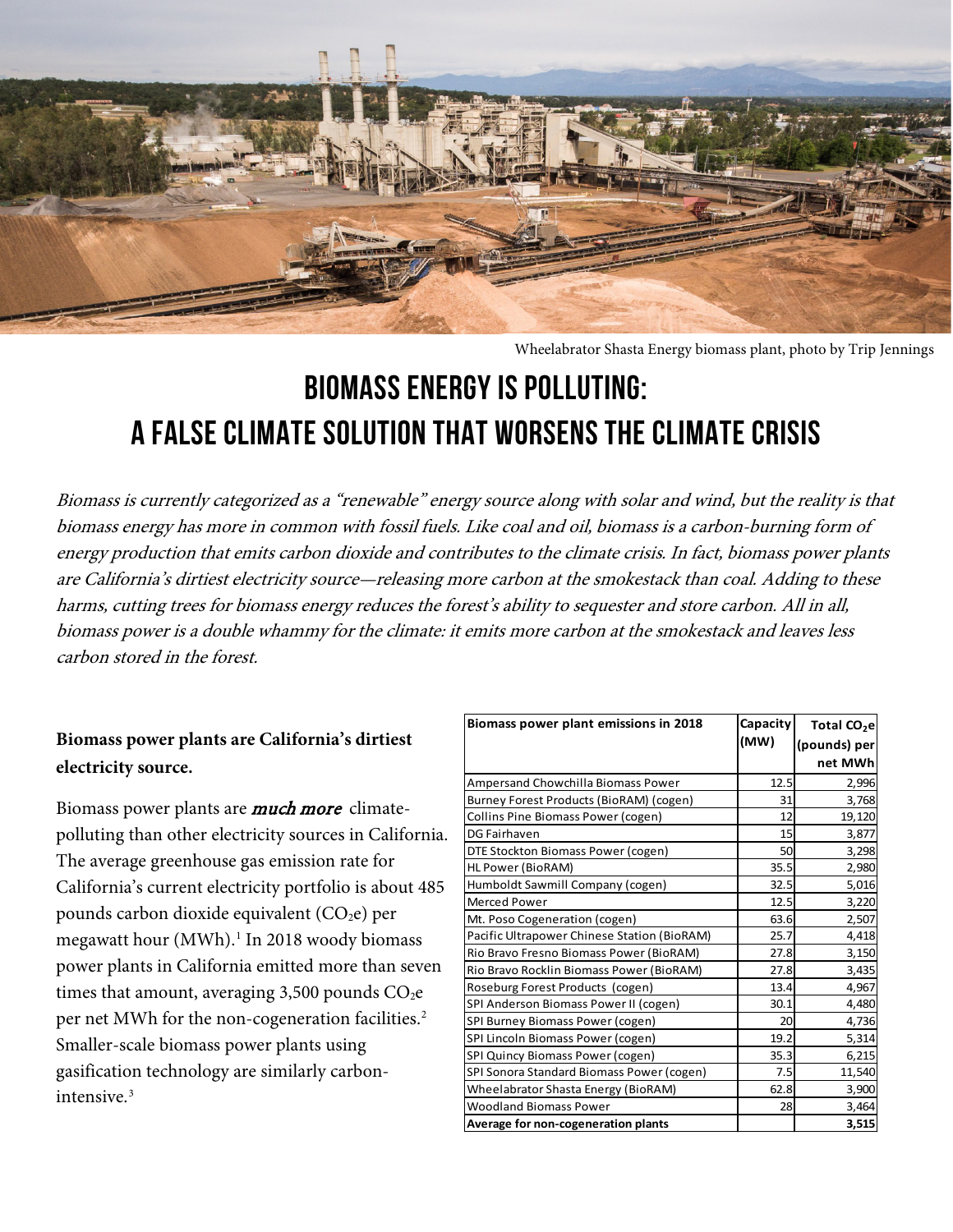### **Biomass energy is more climate-polluting than coal.**

At the smokestack, biomass power plants release more carbon pollution than coal for the same amount of electricity produced.<sup>[4](#page-4-1)</sup> Woody biomass energy generation in California emits more than one-and-a-half times the carbon pollution of coal-fired power per unit of electricity—and almost four times the carbon pollution of gas-generated power.<sup>[5](#page-4-2)</sup> This is because incinerating trees is a remarkably inefficient way to generate electricity, resulting in high carbon emissions and high costs of production. In contrast, solar and wind energy provide truly carbonfree sources of power.



#### **Biomass energy is not carbon neutral.**

Despite the substantial carbon pollution from biomass power, biomass proponents claim that cutting and incinerating forests is inherently "carbon neutral"—that it does not cause net greenhouse gas emissions. The reality is biomass energy worsens carbon pollution, at a time when global emissions must be cut in half in the next decade to limit the worst damages of the climate crisis.

To claim biomass energy is carbon neutral, biomass proponents try to discount the carbon released by biomass power plants by taking credit for the carbon absorbed by future tree growth. But there is no requirement that forests cut down for biomass energy be allowed to regrow instead of being cut again and again, and or that forests won't be developed into other land uses. In short, there is no guarantee that new forests will be allowed to grow large enough to sequester as much carbon as the older, complex, carbon-rich forests that were cut.

Even if trees are allowed to regrow, numerous studies show that it takes many decades to more than a century, if ever, for new trees to grow large enough to capture the carbon that was released. <sup>[6](#page-4-3)</sup> One study concluded that the increase in atmospheric greenhouse gases may be permanent.<sup>[7](#page-4-4)</sup> In the meantime, that carbon pollution worsens the climate crisis and contributes to the probability of surpassing climate tipping points, causing irreversible harms.

#### **Biomass energy reduces carbon stored in forests.**

Cutting trees for biomass energy reduces the forest's ability to sequester and store carbon. When trees are cut to fuel a power plant, it ends their carbon sequestration. If these trees had instead been allowed to continue growing, they would have continued to pull carbon out of the atmosphere and increased the total amount of carbon stored in the forest. Even dead trees left in the forest will continue storing much of their carbon for decades or even centuries, while also providing important wildlife habitat, and eventually becoming soil that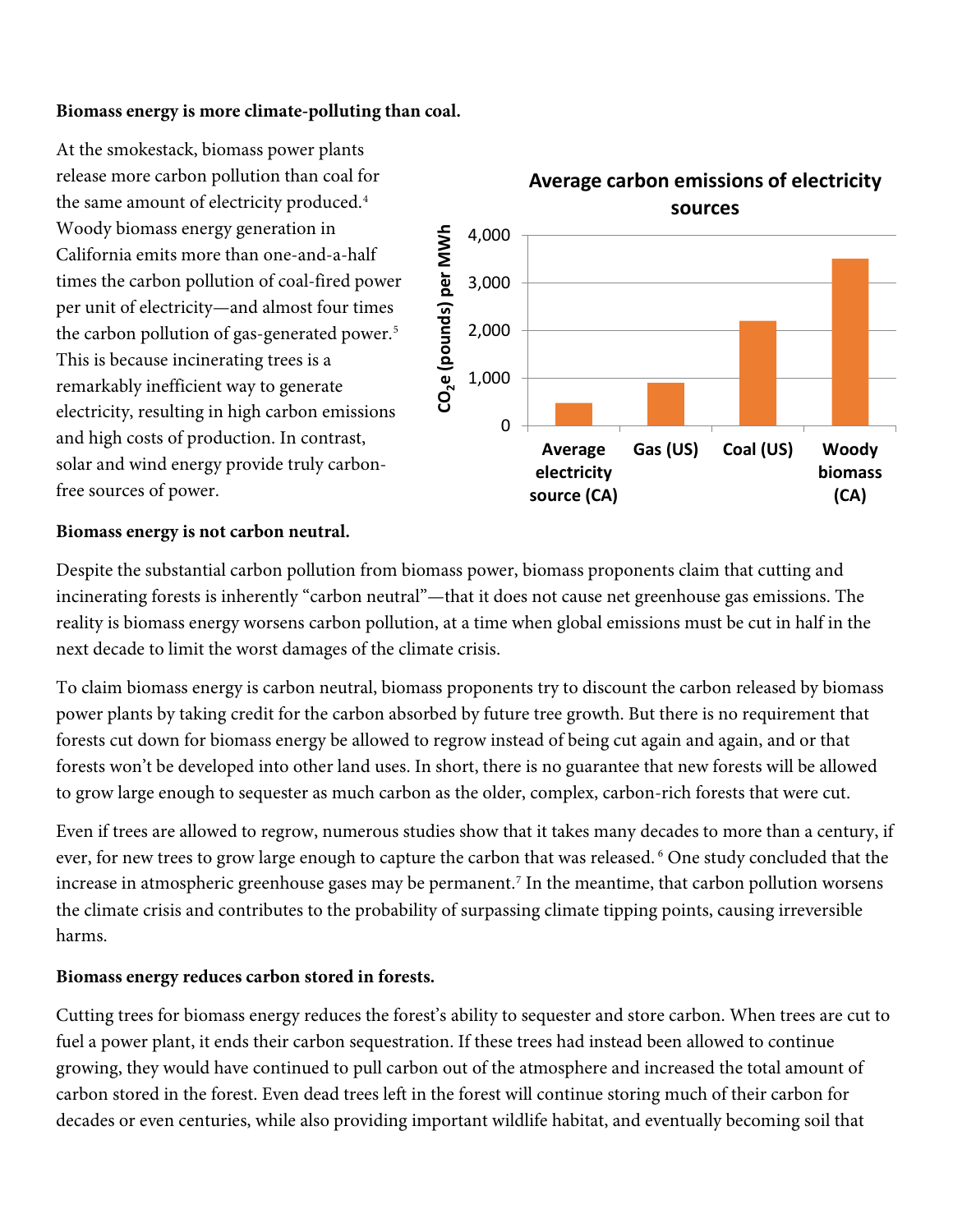nourishes more forest growth. All these benefits are lost when a tree is hauled away to a biomass facility. Thus, biomass power is a double-whammy for the climate—it emits more carbon at the smokestack and it leaves less carbon stored in the forest than if the trees had not been cut.

Intact forests are a vital part of the climate solution because they pull carbon out of the air and provide longterm, natural storage. [8](#page-4-5) Instead of cutting our natural carbon stores, we should support genuine forest protection, allowing trees to keep growing and sequestering carbon, in addition to the many other benefits that intact forests provide such as wildlife habitat, recreation, flood control, clean air and water.

# A Double Whammy for the Climate – more  $CO<sub>2</sub>$  emissions and less forest carbon sequestration with biomass power production compared to fossil fuels or solar and wind



Adapted from figure by Partnership for Policy Integrity

## **Promoting biomass energy to avoid wildfire emissions is damaging to the climate.**

The bioenergy industry promotes cutting forests and incinerating forest materials for bioenergy as a way to avoid carbon emissions from forest fire. However, this claim is contradicted by scientific research and practical realities. Studies show that thinning forests to control fire actually reduces forest carbon stocks and increases overall carbon emissions.<sup>[9](#page-4-6)</sup> Because the probability of a fire occurring on any given acre of forest is relatively low, many more acres must be thinned than will actually burn during the timeframe in which the thinning has an effect, so thinning ends up removing more carbon than would be released in a fire. One study estimated that thinning operations typically tend to remove about three times as much carbon from the forest as would be avoided in wildfire emissions.<sup>[10](#page-4-7)</sup> Furthermore, field studies of large fires find only about 11% of forest carbon is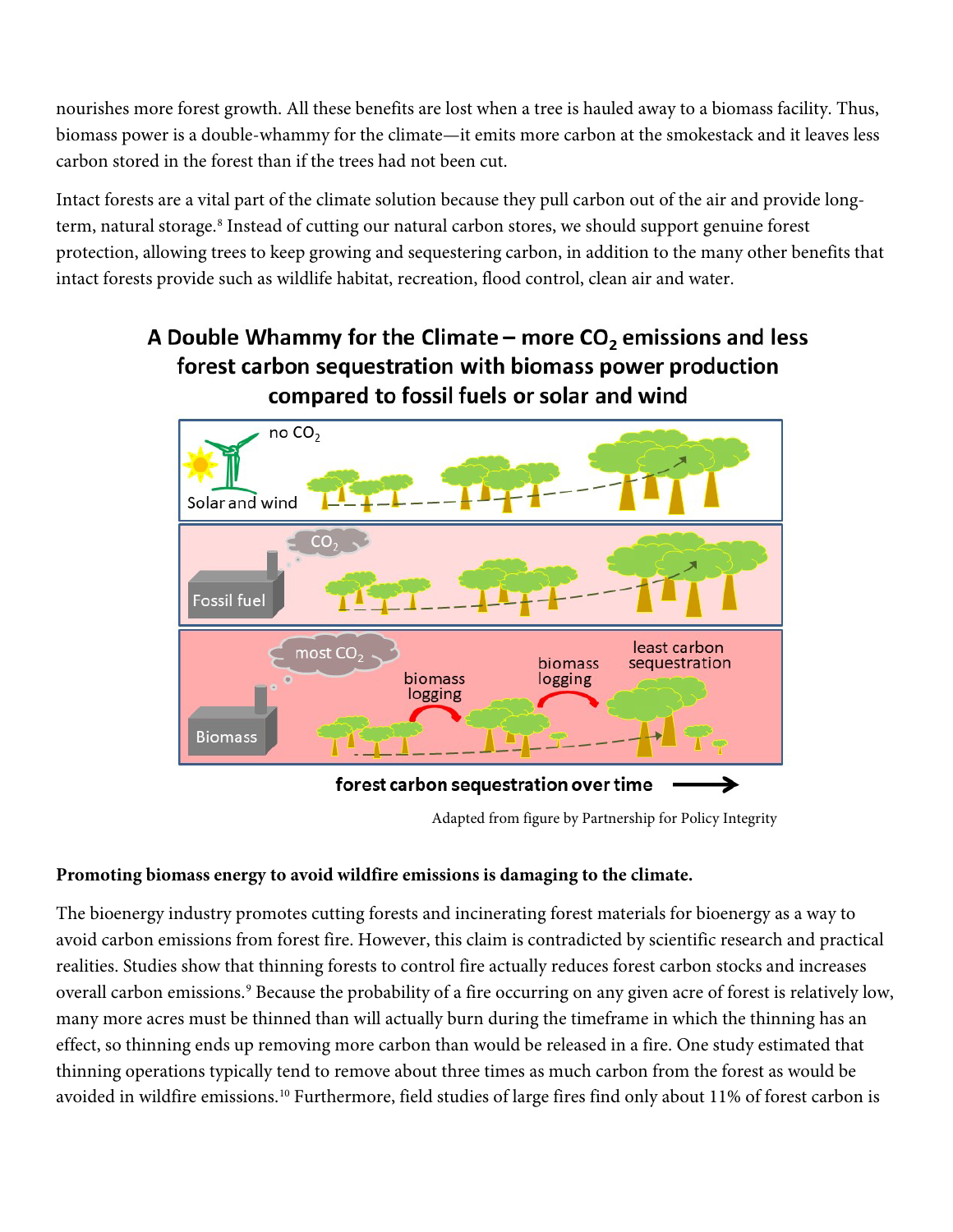consumed in a fire, and only 3% of the carbon in trees,<sup>[11](#page-4-8)</sup> and vigorous post-fire regrowth returns forests to carbon sinks within several years.[12](#page-4-9) In contrast, when forest biomass is extracted for bioenergy production, 100% of that carbon is immediately emitted to the atmosphere.

## **California's current policies do not account for greenhouse gas pollution from biomass energy, undermining the state's climate goals.**

Despite the high carbon emissions from biomass power, California policies avoid accounting for this greenhouse gas pollution, implicitly treating the cutting and incinerating of forests as carbon neutral. For example, California's greenhouse gas cap-and-trade program does not count bioenergy emissions when calculating the amount of carbon pollution that electricity companies are allowed to emit. California's renewable portfolio standard treats biomass energy as an eligible energy source indistinguishable from non-carbon-burning energy like solar and wind,<sup>[13](#page-4-10)</sup> completely ignoring the fact that biomass energy is extremely carbon intensive. California's Forest Carbon Action Plan and Vegetation Treatment Program both promote biomass energy as an economic driver for forest thinning projects that remove trees from the forest. Each of these policies includes a de facto assumption that biomass energy is carbon neutral, without explicitly stating that assumption or providing any analysis of the actual carbon impacts of forest bioenergy. The reality is that incinerating trees to make electricity increases carbon pollution in the atmosphere and undermines California's ability to meet its climate goals.

For more information, contact Shaye Wolf and Brian Nowicki at the Center for Biological Diversity: [swolf@biologicaldiversity.org](mailto:swolf@biologicaldiversity.org) and **bnowicki@biologicaldiversity.org.** Last updated: March 2021.



<span id="page-3-0"></span><sup>&</sup>lt;sup>1</sup> California Air Resources Board[, California Greenhouse Gas Emissions for 2000 to 2018,](https://ww3.arb.ca.gov/cc/inventory/pubs/reports/2000_2018/ghg_inventory_trends_00-18.pdf) Trends of Emissions and Other Indicators (2020 Edition) at Figure 9 (GHG Intensity of Electricity Generation); See also California Air Resources Board, [2000-2018 Emissions Trends Repot Data](https://ww3.arb.ca.gov/cc/inventory/pubs/reports/2000_2018/2000_2018_ghg_inventory_trends_figures.xlsx) (2020 Edition) at Figure 9, showing the overall GHG Intensity of Electricity Generation in 2018 of 0.22 tonnes  $CO<sub>2</sub>e$  per MWh, which is equal to 485 pounds per MWh.

<span id="page-3-1"></span> $2$  Total CO<sub>2</sub>e emissions for each facility in 2018 come from California Air Resources Board Mandatory GHG Reporting Emissions data, available a[t https://ww2.arb.ca.gov/mrr-data.](https://ww2.arb.ca.gov/mrr-data) Data on net MWh produced by each facility in 2018 come from the California Energy Commission California Biomass and Waste-To-Energy Statistics and Data, available at [https://ww2.energy.ca.gov/almanac/renewables\\_data/biomass/index\\_cms.php.](https://ww2.energy.ca.gov/almanac/renewables_data/biomass/index_cms.php) Total CO<sub>2</sub>e produced by the 9 electricityonly, non-cogeneration active woody biomass facilities with available data totaled 2,127,693 metric tons, and net MWh in 2018 from these 9 facilities totaled 1,334,346 MWh, for an average of 1.59 metric tons  $CO<sub>2</sub>e$  per net MWh, equal to 3,515 pounds  $CO<sub>2</sub>e$  per net MWh. The average of 3,515 pounds  $CO<sub>2</sub>e$  per MWh includes electricity-only plants; cogeneration plants are excluded because some of their  $CO<sub>2</sub>$  emissions are from heat-related fuel consumption.